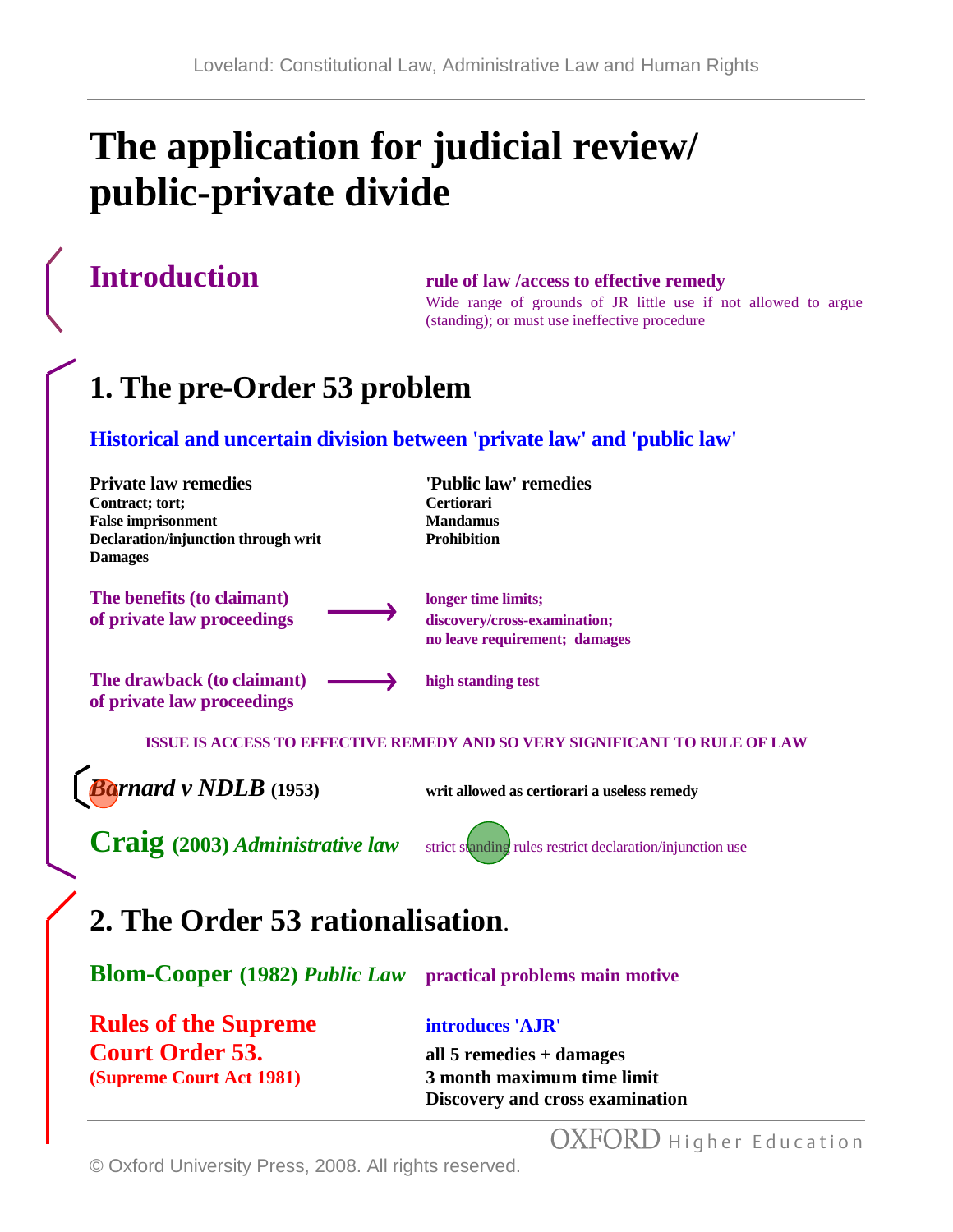| 2.1 Early cases<br>$False$ [(1980)<br><b>Heywood</b> (1980) |                                                                      | homelessness; applicants have a choice<br>prison remission; only AJR                                                                                                                                                                          |
|-------------------------------------------------------------|----------------------------------------------------------------------|-----------------------------------------------------------------------------------------------------------------------------------------------------------------------------------------------------------------------------------------------|
| 3. O'Reilly v Mackman                                       |                                                                      | prison remission                                                                                                                                                                                                                              |
| <b>First instance</b>                                       | <b>Peter Pain J</b>                                                  | <b>Claimant has choice</b><br>'would require very clear words'<br>cf link Gilmore and ouster clause                                                                                                                                           |
| <b>Court of Appeal</b>                                      | <b>Denning LJ</b>                                                    | <b>Reverses</b><br>Abuse of process; remission not a right                                                                                                                                                                                    |
| <b>House of Lords</b>                                       | <b>Lord Diplock</b><br><b>McBride</b> (1983) Civil Justice Quarterly | <b>Upholds CoA</b><br><b>Abuse of process</b><br><b>Public law issues via AJR</b><br>Order 53 is there to protect public bodies<br><b>Exceptions</b><br><b>Private right collateral</b><br><b>Parties agree</b><br>Other exceptions may arise |
| Craig (1983) Administrative law                             |                                                                      | How do we distinguish 'public' and private?<br>Source of power? Or nature of power? Or scope of prerogative<br>remedies?                                                                                                                      |
|                                                             |                                                                      | O'REILLY IS AN EXCELLENT ILLUSTRATION OF HARLOW AND RAWLINGS' (1984 - LAW AND ADMINISTRATION) 'RED                                                                                                                                            |

**LIGHT VS GREEN LIGHT' ANALYSIS OF ADMINISTRATIVE LAW**

# **4. After** *O'Reilly* **: the initial cases**

| Cocks(                            | Diluting O'Reilly? Divides housing legislation into<br>public and private parts |
|-----------------------------------|---------------------------------------------------------------------------------|
| $Law$ v Natl Greyhd (1983)        | O'Reilly not affect contract action<br>`But for' test tried and rejected        |
| $D$ avy v Spelthorne (1984)       | O'Reilly not affect tort action                                                 |
| <b>Wandsworth v Winder (1984)</b> | Private right; shield not sword                                                 |
| <b>Woolf</b> (1986) Public Law    | <b>Strong criticism of Winder</b>                                               |
|                                   |                                                                                 |

OXFORD Higher Education

© Oxford University Press, 2008. All rights reserved.